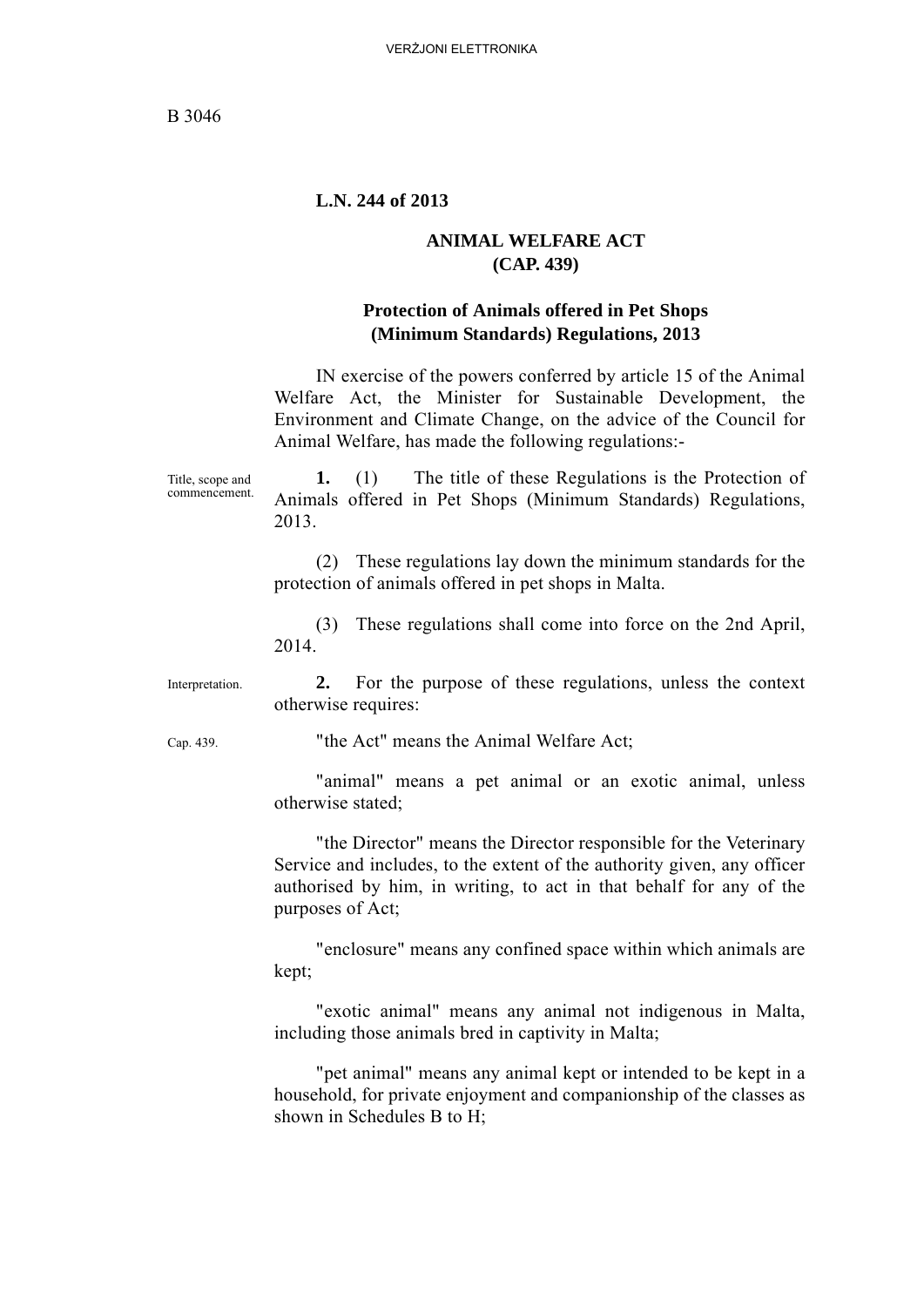#### VERŻJONI ELETTRONIKA

"pet shop" means any premises or holdings where animals are on sale to the public, or premises or holdings where animals are kept with the intention of being offered for sale also through adverts and, or electronic systems;

"trader" means any person, physical or legal, offering animals for sale or intending to trade animals.

**3.** (1) No trader may stock, keep, sell or offer for sale any Licensing of pet shops. animal without a licence to this effect. Prior to the granting of a first licence an inspection may be carried out by the Director.

(2) A trader shall apply to the Director for a licence to trade pet animals at least two months before the activity takes place.

(3) Licence applications are to be submitted using the form in Schedule A. This application must be endorsed by the nominated veterinary surgeon responsible for the pet shop who is to place his signature and rubber stamp in section 4 of the application set out in Schedule A.

(4) If exotic animals are to be traded, a trader shall apply to the Director for an additional specific licence using the form in Schedule A. Prior to the granting of a first licence an inspection may be carried out by the Director.

(5) (a) The Director or animal welfare officers may conduct an inspection to determine if the conditions of these regulations are being complied with.

(b) If these conditions are met, the Director shall issue a licence for the activity, but otherwise the Director shall stipulate corrective measures as necessary. The Director shall suspend or prohibit the commencement or continuation of the use of the pet shop and thereby retrieve the licence.

(6) The licence or a copy of the licence shall be displayed in a prominent position on the premises.

(7) Licences are renewed annually following an inspection by the Director.

(8) Any alterations to the structure of the pet shop shall be declared and discussed with the Director before these alterations take place. The Director shall then determine whether these alterations are acceptable or not within 4 weeks. If accepted, the pet shop shall be provided with modifications to its existing licence.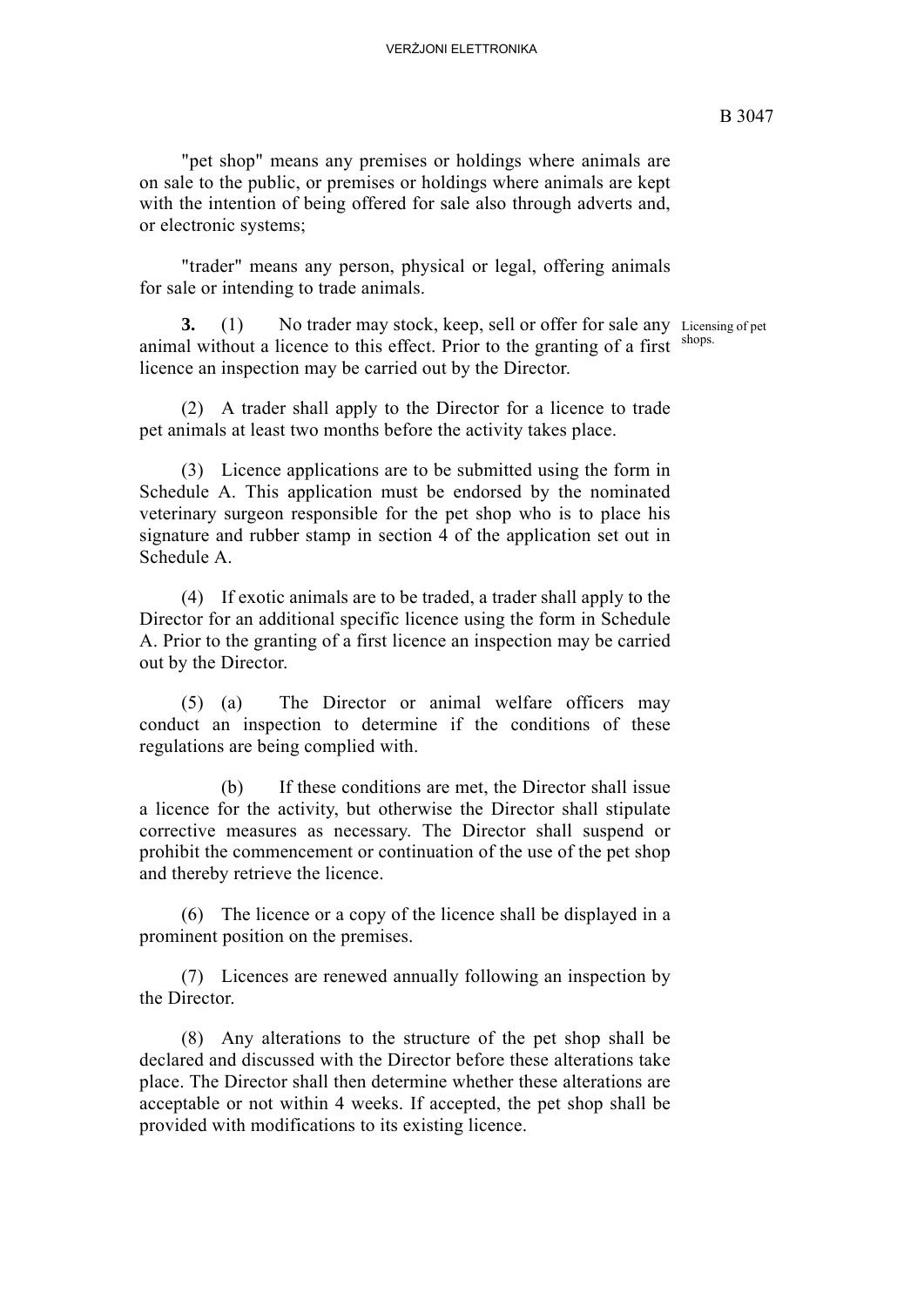(9) The species of animals authorised to be kept and traded in the pet shop shall be specified in the licence.

(10) Licences for the trading of animals are not transferable.

Licensing of personnel. S.L. 327.431

**4.** (1) Any person managing a pet shop shall have relevant qualifications of level 3 in accordance with the the Malta Qualifications Framework for Lifelong Learning Regulations, acceptable to the Director:

Provided that existing pet shop owners have three years from the date of entry into force of these regulations in order to obtain such qualifications.

(2) Licences shall only be issued to persons of good conduct and persons who have never been convicted of cruelty to animals under the Act or any other crime involving public order where the minimum term of imprisonment exceeds six months.

(3) The Director shall not accept any licence application from any person under the age of eighteen and no such licence may be issued or given to such person.

(4) The licence holder shall ensure that all staff in the pet shop have sufficient knowledge and experience of the species of animals in the pet shop to ensure the animals' health and welfare.

Records. **5.** (1) Records of purchases shall be maintained to determine the source of all animals. All purchases must be entered and the entry shall include:

> (a) the name, address, telephone number and identification number of the person or organisation supplying the animal;

(b) details of the type and numbers of animals;

(c) the date of delivery to the pet shop of the animals;

(d) particular markings and means of identification, when applicable.

(2) Records of sales shall be maintained for every sale of cats, dogs, ferrets, *equidae*, poultry and all other animals. The purpose of the sale records is to enable the purchaser to be contacted in the event of an emergency. Sale records shall include:

(a) the name, address telephone number and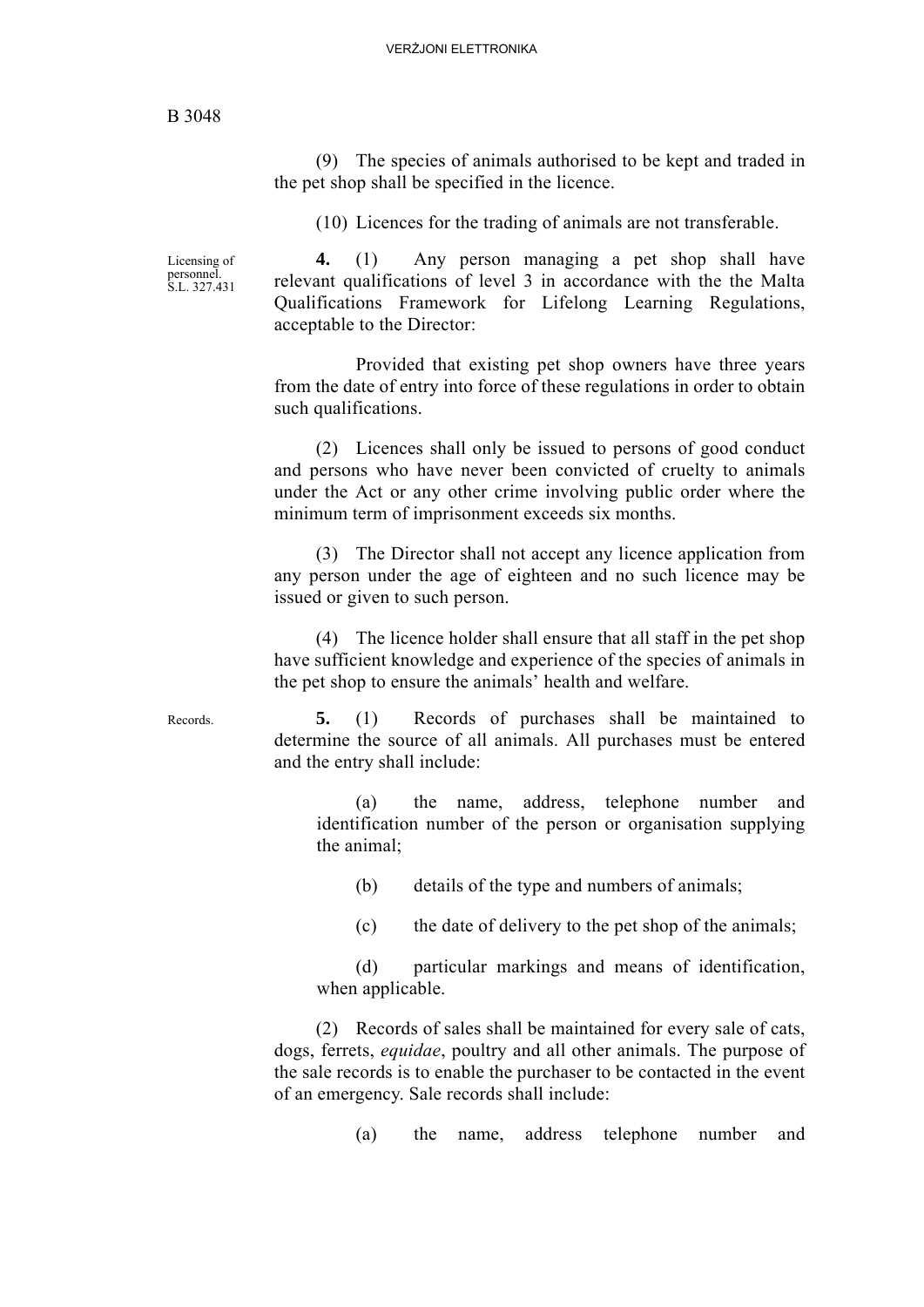identification number of the purchaser;

(b) the animal purchased and its identification mark, when applicable;

(c) the date of sale.

(3) Pet animals offered for sale are to have a permanent means of identification as stipulated in other relevant laws or regulations. A list of animals and the acceptable means of identification may be published by the Director from time to time.

(4) Birth, disease and mortality records shall be maintained for all animals within the pet shop. Spawning and, or hatching of eggs of fish or amphibians, may be recorded as a single event.

(5) A veterinarian shall certify all the mortalities exceeding 10% of the stocked animals.

(6) These records shall be kept for at least three years and made available during inspection or on demand by the Director.

(7) Pest control programmes and related records are to be kept for three years showing substances used and dates of application.

(8) If a transfer of the licence of the pet shop takes place, the records of the animals referred to in sub-regulations (1) to (5) shall be transferred to the Director.

(9) In case of closure of a pet shop, the records of the pet shop shall be transferred to the Director.

(10) The responsibility of any animals remaining in the pet shop being transferred or closed remains with the most recent owner.

open markets (*monti*) or on the street.

**6.** (1) (a) No person shall sell or offer to sell an animal in sale conditions.

 (b) By way of derogation from paragraph (a), the birds listed hereunder may be sold in open markets or on the street as long as the birds are kept in the shade at all times, in cages of the same dimensions as listed in Schedule C and as long as the ambient temperature does not exceed 30°C :

> (i) All song birds that are captive bred only and carrying a closed ring (chaffinch, greenfinch, gold finch, serin finch, siskin, linnet, hawfinch originating from any continent);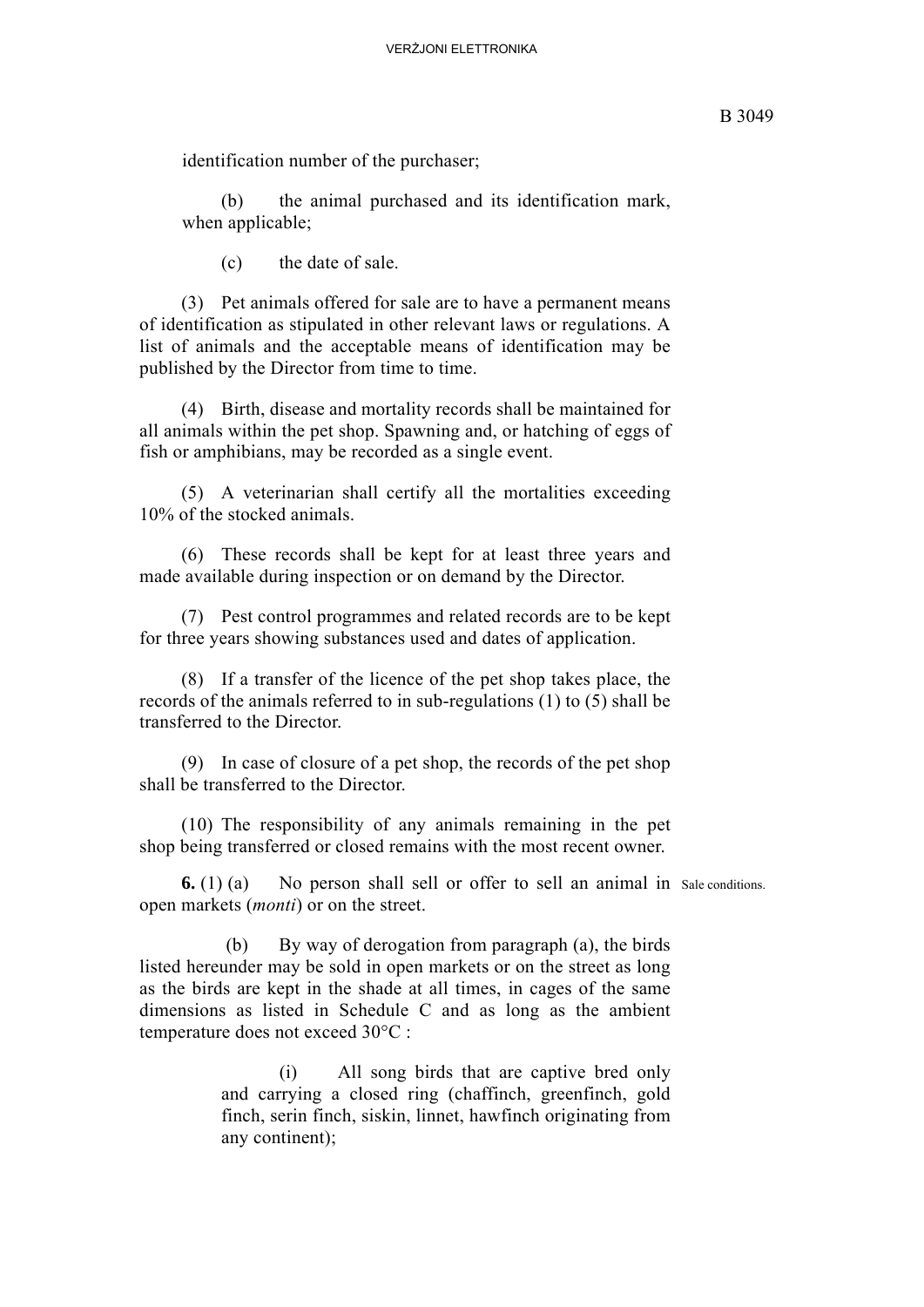- (ii) Hybrids of the above;
- (iii) Budgies;
- (iv) Canaries;
- (v) Cockatiels;

(vi) Lovebirds (*Agapornis spp*) (non-threatened only);

(vii) Ducklings of domesticated non-protected duck species but not the adult forms;

(viii) Gooselings of domesticated non-protected geese but not the adult forms;

(ix) Chicks of domesticated chickens (*Gallus gallus*) and turkeys (*Meleagris gallopavo*) but not the adult forms;

- (x) Zebra finches (*Taeniopygia guttata*);
- (xi) Bengal finches;
- (xii) Goudian finches (*Erythrura gouldiae*);
- (xiii) Java sparrows (*Padda oryzivora*);
- (xiv) Bobwhite quails;

(xv) Chinese and Japanese quails (*Coturnix chinesis* and *C. japonica*);

- (xvi) Common quails (*Coturnix couturnix*);
- (xvii) Diamond doves (*Geopela cuneata*);

(xviii) Barbets;

(xix) Cuttroath finches (*Amadina fusciata*).

(2) No trader shall sell or offer to sell an animal to any person under the age of sixteen without having the written consent of such person's parents or guardians.

(3) All animals shall be allowed a suitable acclimatisation period before being placed for sale with the exception of poultry. Such acclimatisation must be of at least two days for other animals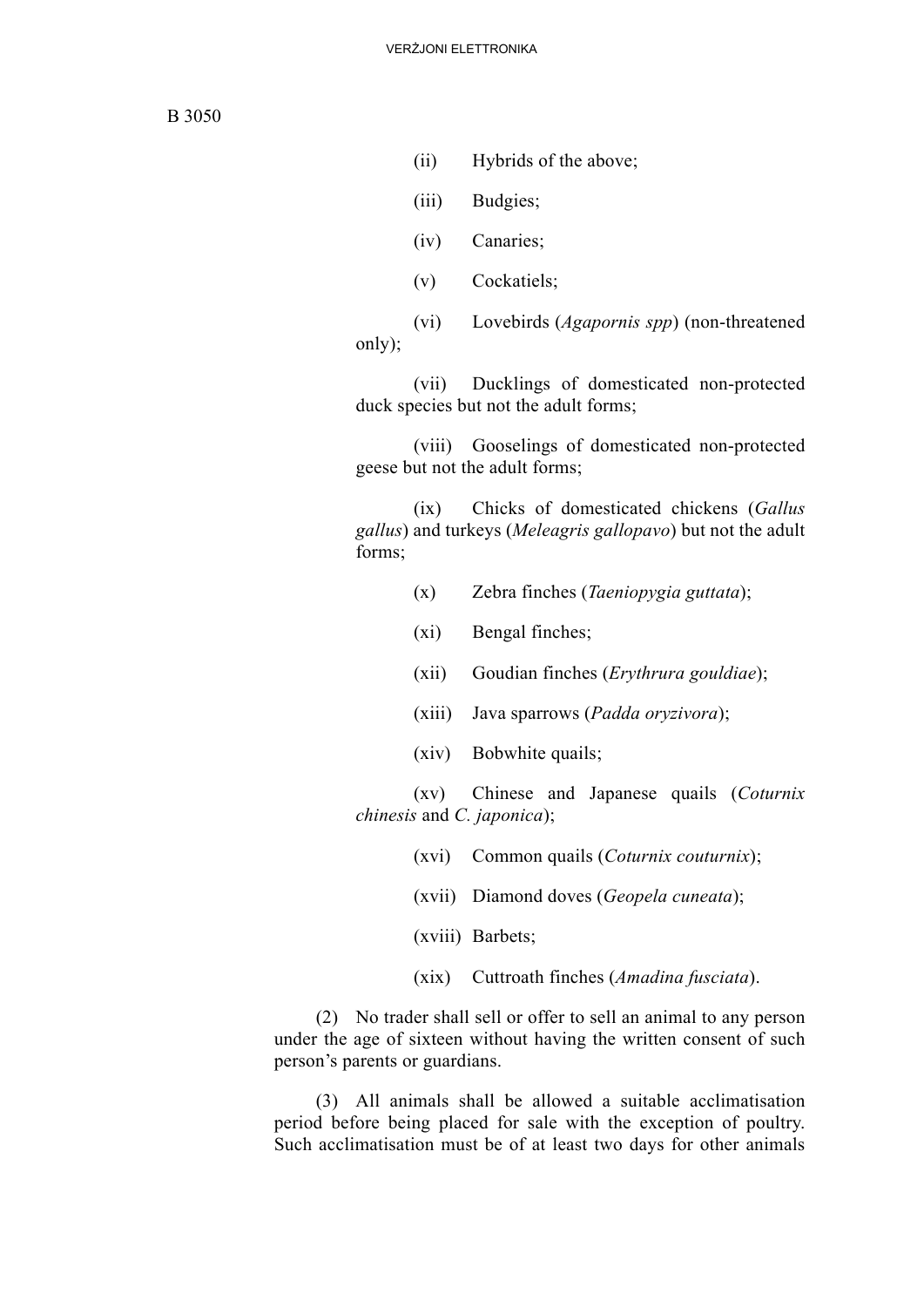and twelve hours for fish. During that period animals must be kept isolated to prevent any possible spread of disease.

(4) Animals with significant physiological and psychological problems, which would materially affect their quality of life, shall not be offered for sale. Such animals should receive immediate treatment or be humanely euthanised by a warranted veterinarian.

(5) Animals that are not weaned shall not be sold:

(a) puppies and kittens may not be sold at less than eight weeks old, and rabbits at less than four weeks old;

(b) other than the species mentioned in paragraph (a), non-mammal offspring and mammalian offspring, incapable of feeding themselves, shall not be sold with the exemption of chicks of Psittacines that shall be traded for hand reared parrot pets.

7. (a) Animals shall at all times be kept in Accommodation accommodation suitable to the species with respect to construction, size, temperature, lighting, ventilation, humidity and cleanliness. All accommodation shall be kept in good repair.

and equipment.

(b) Fine wire mesh, glass or a plastic safety barrier shall be incorporated into the cage-system and the construction of exotic animal housing shall take into account the aggressiveness of the animal and the possible risk for human safety and health.

(2) No animal shall be placed on display outside the pet shop.

(3) Animal enclosures shall be constructed in a way as to prevent the escape of animals. Suitable equipment for the capture of escaped animals shall be present in the pet shop where applicable.

(4) A sink with a constant supply of hot water shall be provided in addition to any wash hand basin.

(5) Animal enclosures shall be designed in such a way that they may not harm, injure or poison an animal.

density.

**8.** (1) An animal must be housed and cared for according stocking to its physiological and behavioural needs; in particular, space shall be provided for the specific needs of the animal regarding movements and exercise in accordance with Schedules B to I.

(2) No other animal, other than those specified in the licence, may be stocked or offered for sale without prior written approval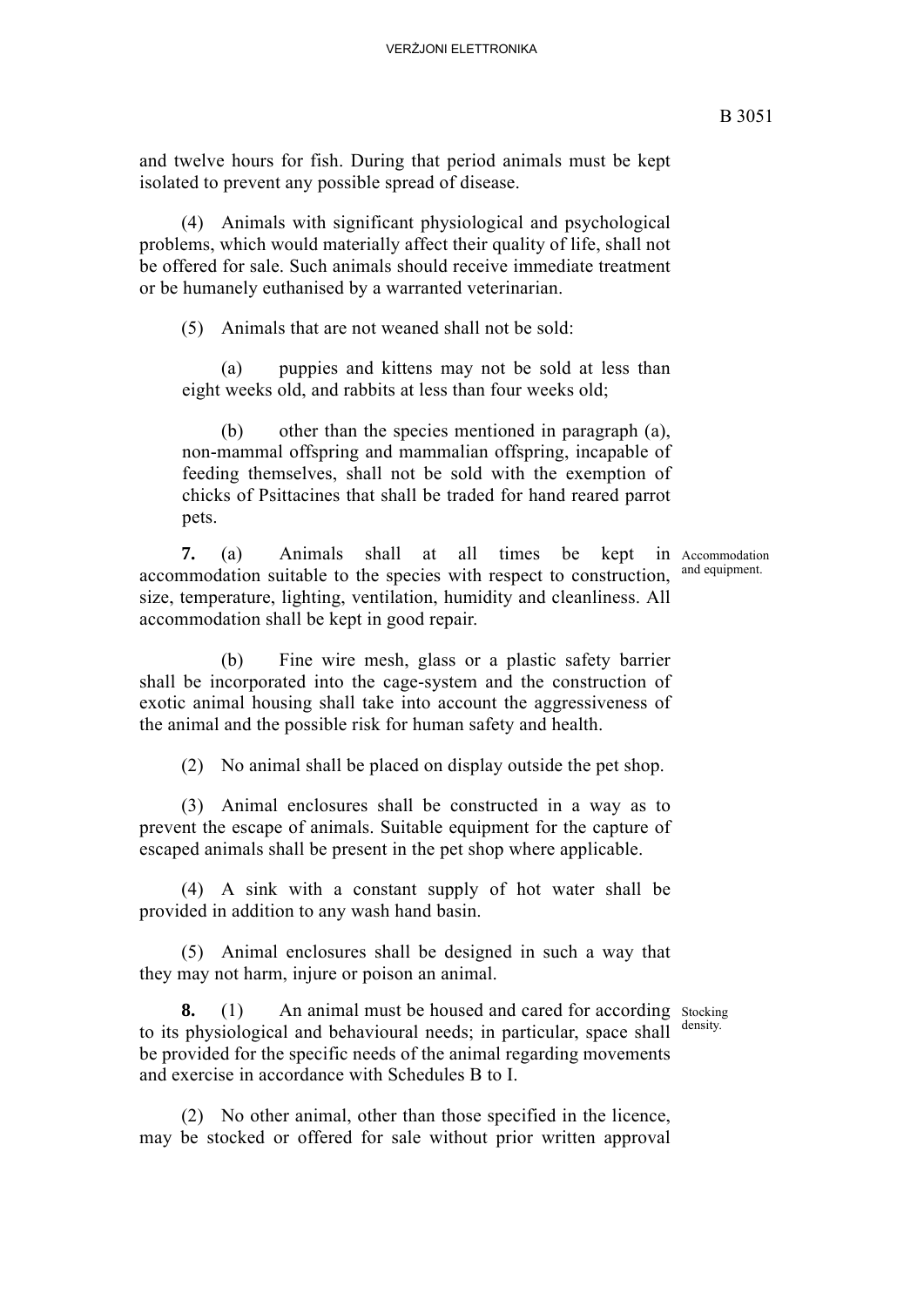from the Director.

(3) Whenever possible all animals shall be housed in single animal units, except for litters, which may share an animal enclosure of adequate size. If single housing presents a threat to the health or welfare of an individual animal, the Director may approve group housing on the advice of a veterinarian.

Health. **9.** (1) All reasonable precautions shall be taken to prevent the outbreak and spread of diseases. No animal which is suffering from, or could reasonably be suspected of having come into contact with any other animal suffering from, any infectious or contagious disease, or which is infested with parasites, shall be brought into or kept in the pet shop unless effectively isolated.

> (2) Animal enclosures shall be cleaned regularly to maintain good hygienic standards. All animal enclosures, corridors, adjacent area and equipment must be thoroughly and regularly disinfected with a relevant method and frequency. Animal enclosures shall allow easy inspection of animals and where animals are housed in cages, the cages shall be placed in a way that the floor of the top cage is easily visible.

> (3) Ill or injured animals shall receive appropriate care and treatment without delay and a veterinary surgeon shall be consulted as necessary.

> (4) Facilities for isolating ill or injured animals shall be made available.

> (5) A first aid kit for use on animals shall be kept and stocked in the pet shop at all times. Advice from a veterinarian is to be sought for the contents of this kit where applicable.

> (6) Pet shops shall have a named warranted veterinarian in accordance with regulation 3(3) as their primary source of veterinary advice and treatment and keep a list of available veterinary surgeons on the premises.

> (7) Excreta and soiled bedding shall be collected and stored in impervious containers with close-fitting lids away from direct sunlight, insofar as any other means of disposal is not available.

> (8) Excreta and soiled bedding shall be removed from the premises at least twice a week. Such material has to be disposed of in a manner in compliance with relative legislation.

(9) All necessary precautions shall be taken to prevent pests in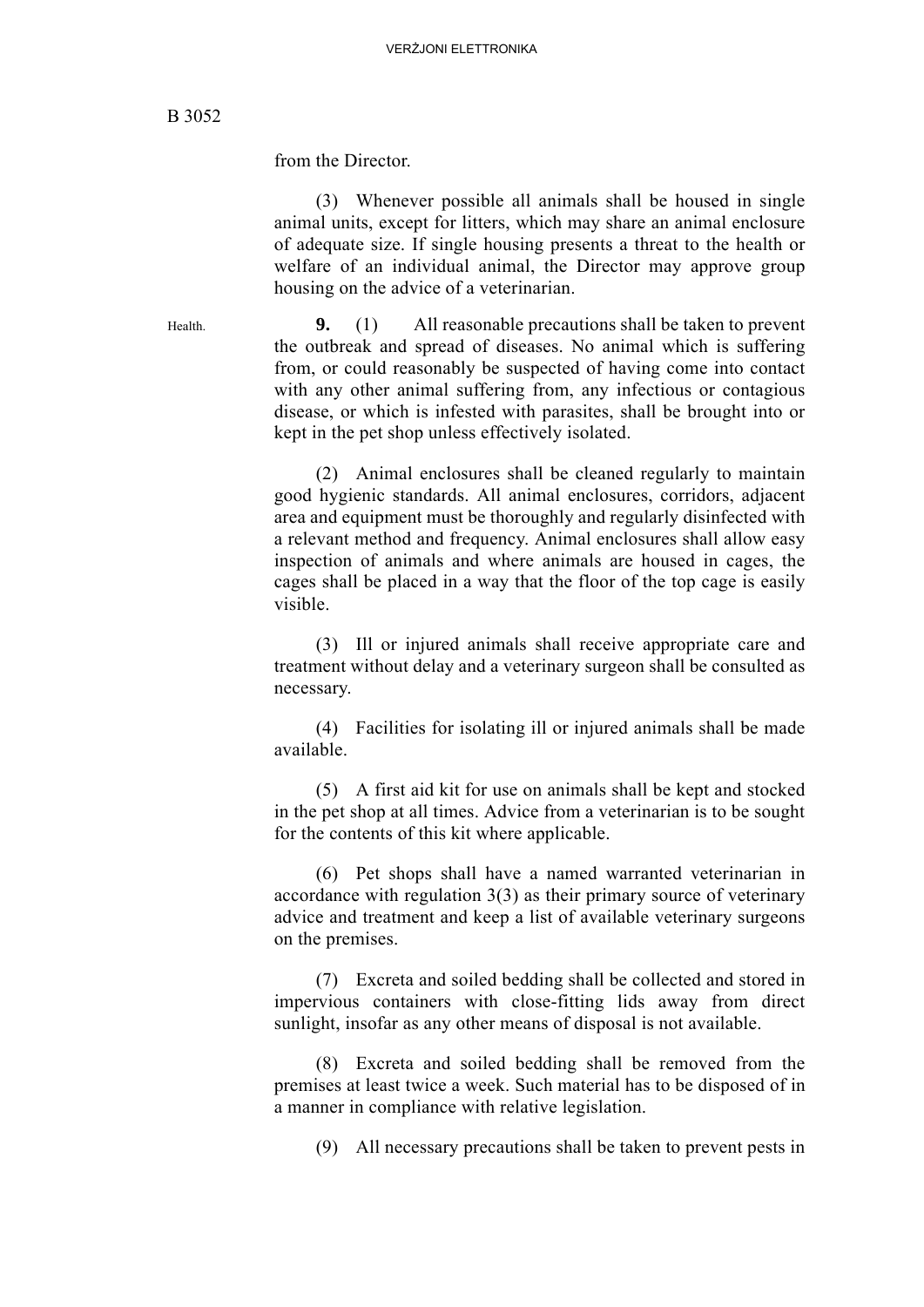the pet shop. Substances used for the prevention of pests shall not harm or injure animals kept within the pet shop.

(10) Products and substances offered for sale, such as feeding equipment, accessories or other products and materials or substances presenting a threat to the health and welfare of any animal shall be kept in a safe manner and in any case stored away from animals.

(11) Food and water vessels shall be provided and disinfected after each meal. Any discarded food residue shall be laid aside and disposed of where applicable.

**10.** (1) Pet shops shall provide facilities for the preparation Food and water. of food and storage of food separated from the animal units. All food, except live food, intended for feeding the animals in the pet shop, shall be stored in impervious, closed and labelled containers. These containers shall be kept in a clean and sound condition and refrigerated when necessary.

(2) Animals shall receive adequate amounts of food and water appropriate to the species and individual needs. Clean water shall be available at all times and changed daily where applicable.

(3) Food shall not be kept for excessive periods in enclosures in order to prevent odours and infestation by vermin unless it is in a dry form or in a dispenser where it cannot be contaminated.

**11.** (1) Animals shall be inspected at regular intervals and Inspections. at least twice a day.

(2) A fit and proper person shall always be available to supervise the animals and to deal with emergencies whenever animals are present on the premises:

Provided that when constant twenty-four hour supervision cannot be guaranteed, alternative procedures shall be put in place to the satisfaction of the Director.

**12.** The trader shall ensure that animals are transported to and Transportation. from the pet shop in a suitable manner according to health, welfare and species characteristics.

13. Animal species protected by international law or Exotic animals. conventions, such as the Bird Directive, the Habitat Directive, the Convention on migratory species or the Convention on International Trade in Endangered Species of Wild Fauna and Flora shall not be sold in pet shops, unless special approval from the relevant authority is obtained.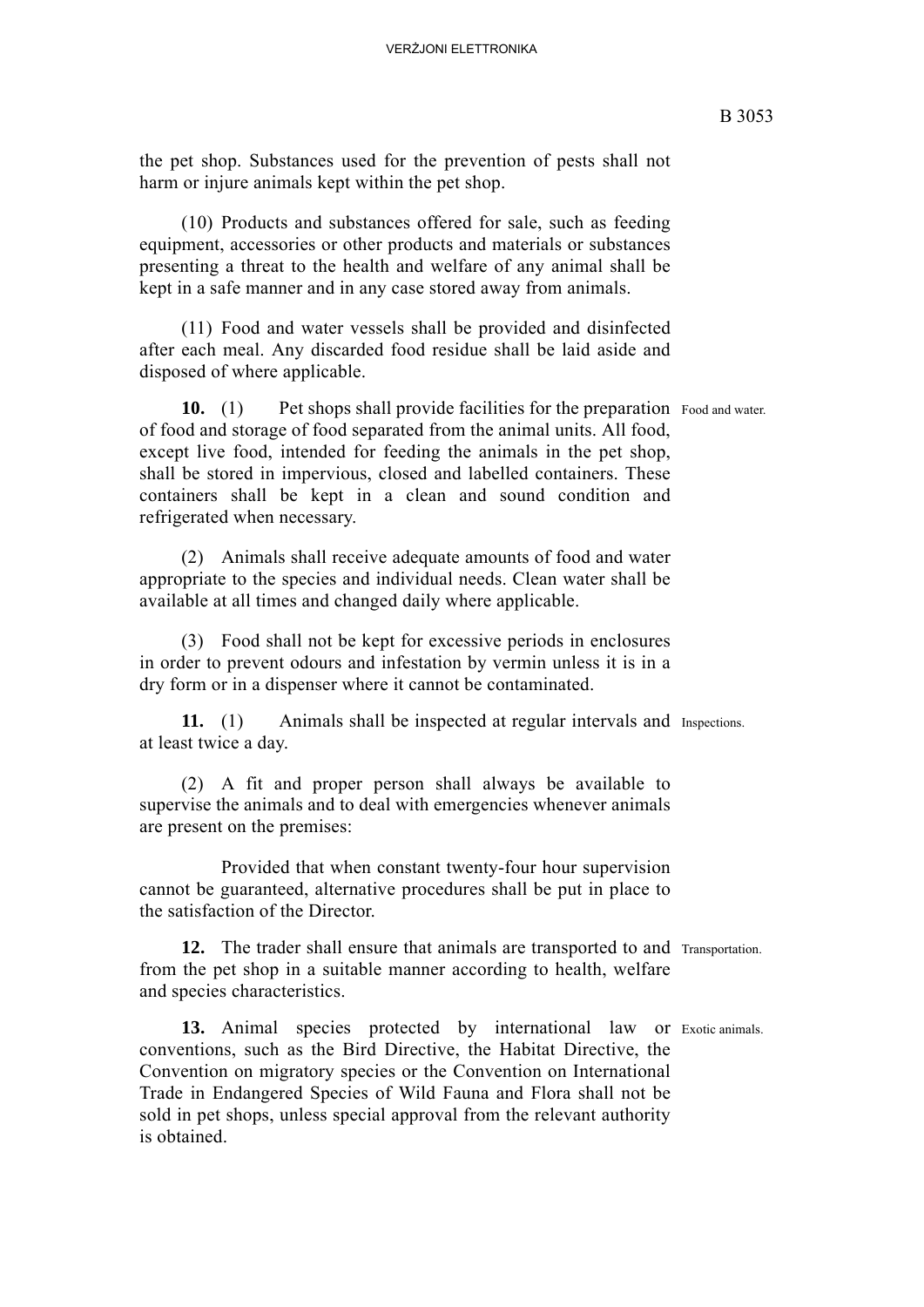Pet care advice. **14.** (1) Pet shops shall offer detailed and accurate pet care leaflets or other similar written instructions to customers, free of charge.

> (2) Purchasers shall be given proper advice on the care of animals and, when necessary, on the maintenance and use of accessories free of charge.

Emergency precautions.

**15.** (1) Suitable emergency precautions and written procedures shall be prepared and be made known to all staff, including arrangements for the evacuation of animals.

(2) Entrances and exits shall be left clear of obstructions at all times.

(3) Suitable fire fighting equipment shall be made available, maintained and regularly serviced by a competent person and sited as directed by specific regulations on this matter.

(4) Emergency numbers for civil protection agencies and veterinarians are to be displayed in a prominent place in a pet shop.

(5) Pet shops shall comply with any other national emergency regulation.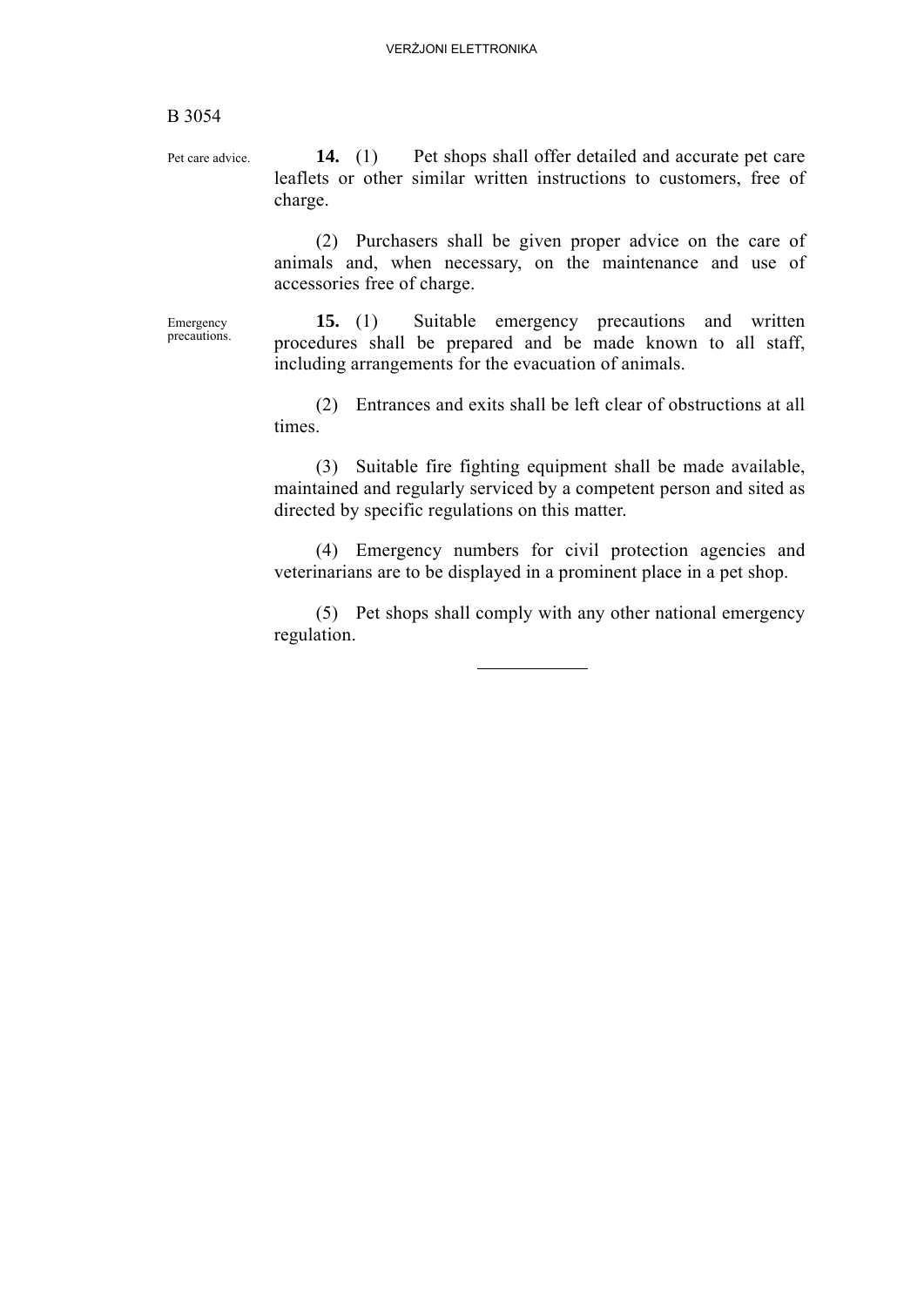#### Schedule A

#### (Regualtion 3)

#### Application for Licence for a Pet Shop

This application can only be used to apply for a licence to keep animals in a pet shop and to offer these animals for sale.

Application form should be completed in a legible and clear manner.

An original copy of the lay out of the pet shop shall be attached.

The data in this application will be in the public domain.

The application and the required documents are to be sent to:

The Director, Agriculture and Fisheries Regulation Division, Abattoir Square, Albertown Marsa, MRS 1123.

1. Pet Shop details

| Name of pet shop:   |  |
|---------------------|--|
| Address:            |  |
|                     |  |
|                     |  |
| Phone Number:       |  |
| <b>MEPA Ref No:</b> |  |

2. Pet Shop owner's details - Licence holder

| Surname:                     |  |
|------------------------------|--|
| Name:                        |  |
| Address:                     |  |
|                              |  |
|                              |  |
| Phone / Mobile Number:       |  |
| <b>ID</b> Number:            |  |
| Date of Birth:               |  |
| Qualifications / Experience: |  |
|                              |  |

**Staff**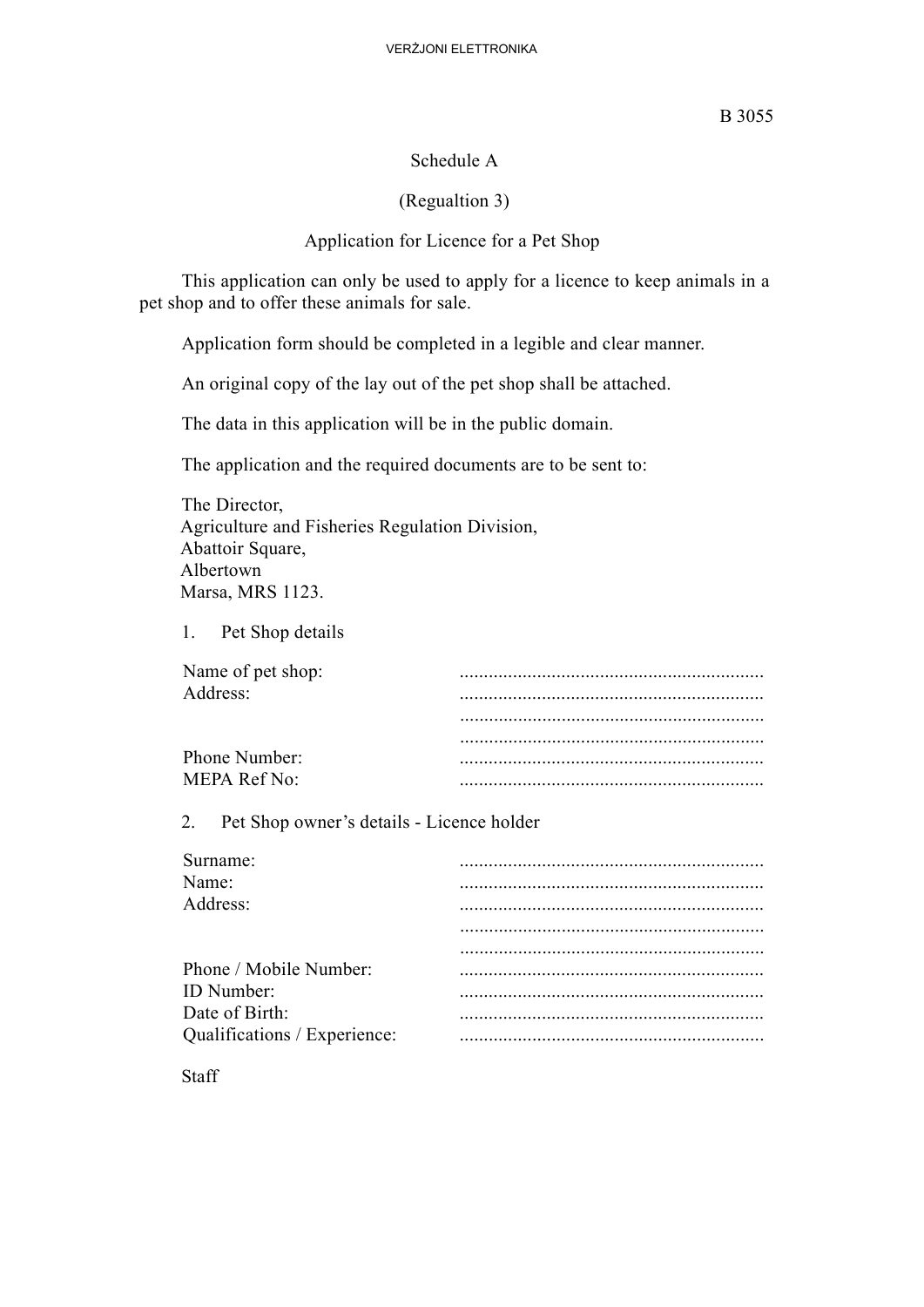| 3.                                             | (i) Responsible person for day to day care of the animals  |
|------------------------------------------------|------------------------------------------------------------|
| Surname:                                       |                                                            |
| Name:                                          |                                                            |
| Address:                                       |                                                            |
|                                                |                                                            |
|                                                |                                                            |
| Phone / Mobile Number:                         |                                                            |
| ID Number:                                     |                                                            |
| Date of Birth:                                 |                                                            |
| Qualifications / Experience:                   |                                                            |
|                                                |                                                            |
| (ii) Other Staff<br>or voluntary)              | (to be completed for each member of staff whether employed |
| Surname:                                       |                                                            |
| Name:                                          |                                                            |
| Address:                                       |                                                            |
|                                                |                                                            |
|                                                |                                                            |
| Phone / Mobile Number:                         |                                                            |
| ID Number:                                     |                                                            |
| Date of Birth:<br>Qualifications / Experience: |                                                            |
|                                                |                                                            |
|                                                |                                                            |
| Employed<br>(tick as necessary)                | Voluntary                                                  |
| Surname:                                       |                                                            |
| Name:                                          |                                                            |
| Address:                                       |                                                            |
|                                                |                                                            |
| Phone / Mobile Number:                         |                                                            |
| ID Number:                                     |                                                            |
| Date of Birth:                                 |                                                            |
| Qualifications / Experience:                   |                                                            |
|                                                |                                                            |

Employed<br>(tick as necessary)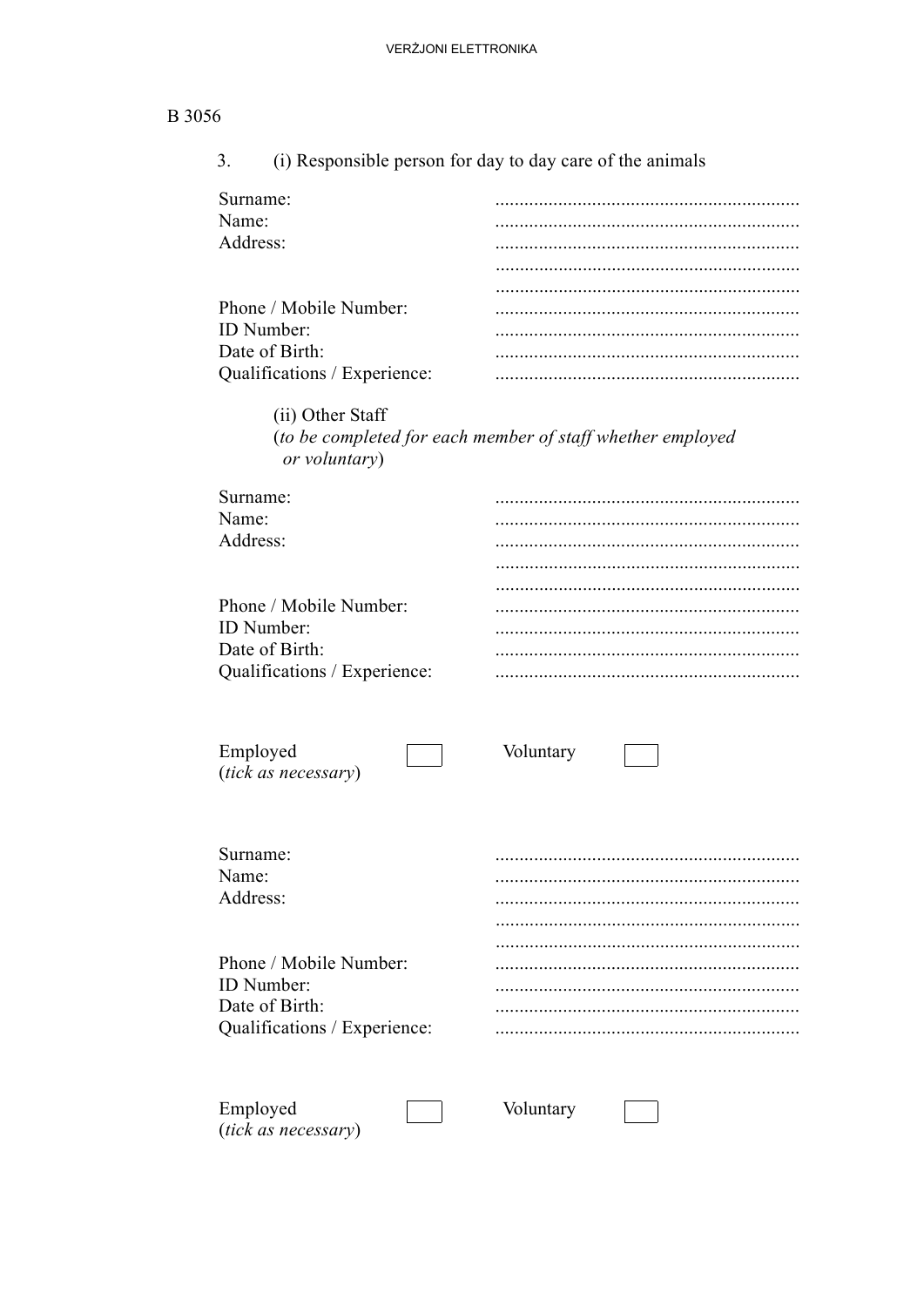|  |  | Veterinary surgeon responsible for the pet shop |  |  |
|--|--|-------------------------------------------------|--|--|
|--|--|-------------------------------------------------|--|--|

| Surname:<br>Name                                                             |  |
|------------------------------------------------------------------------------|--|
| Address:                                                                     |  |
|                                                                              |  |
| Phone / Mobile Number:                                                       |  |
| Warrant Number:<br>Signature, and Rubber stamp of<br>Warranted Veterinarian: |  |

5. Animals

Species and number of animals which are intended to be accommodated on the premises

| <b>Species of Animals</b> | Number of Animals |
|---------------------------|-------------------|
|                           |                   |
|                           |                   |
|                           |                   |
|                           |                   |
|                           |                   |
|                           |                   |
|                           |                   |
|                           |                   |
|                           |                   |
|                           |                   |
|                           |                   |
|                           |                   |
|                           |                   |
|                           |                   |
|                           |                   |
|                           |                   |
|                           |                   |
|                           |                   |
|                           |                   |
|                           |                   |
|                           |                   |
|                           |                   |
|                           |                   |
|                           |                   |
|                           |                   |
|                           |                   |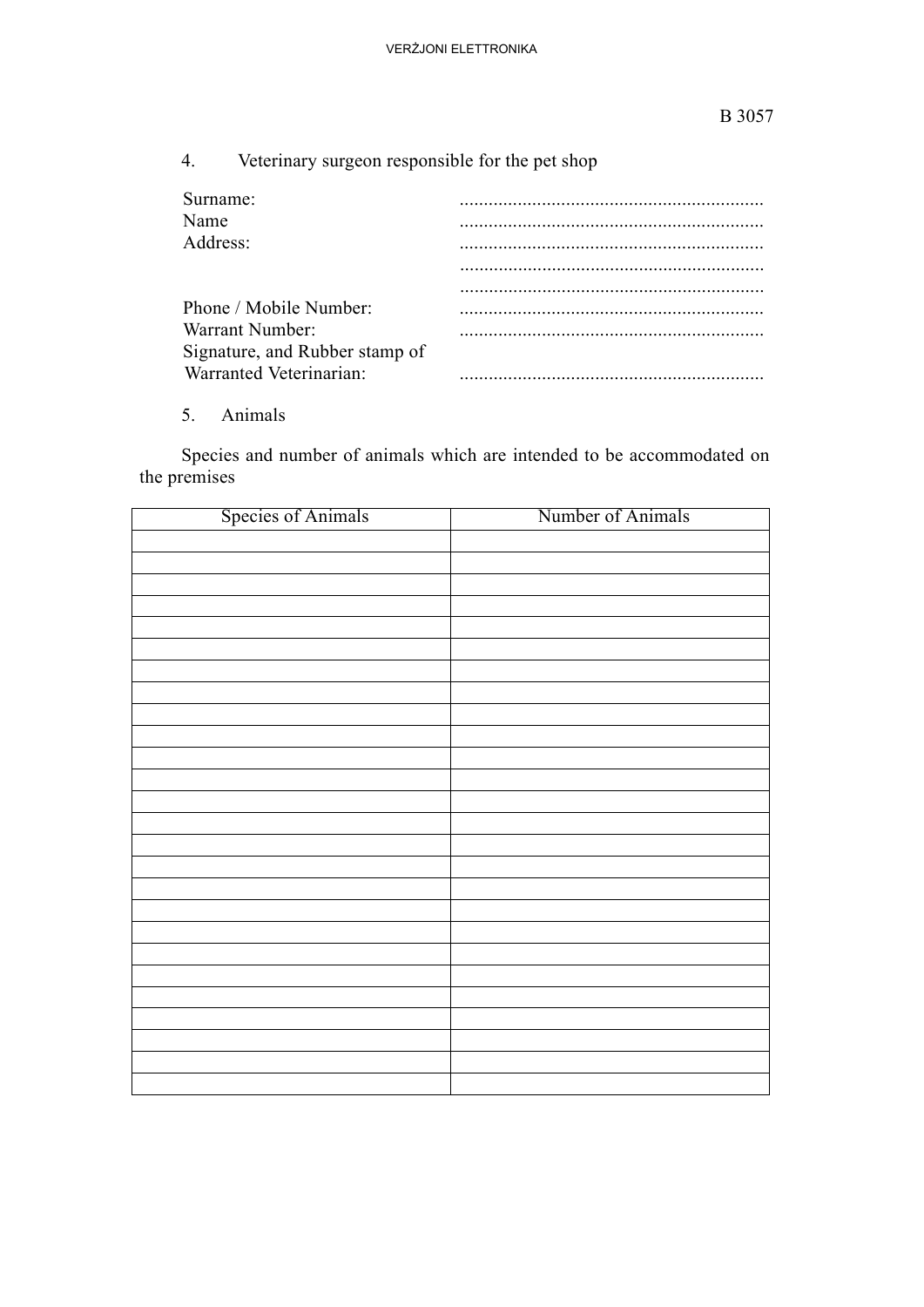| Emergency facilities / procedures<br>6. |  |
|-----------------------------------------|--|
| Fire equipment available:               |  |
|                                         |  |
|                                         |  |
|                                         |  |
| Description of emergency procedures     |  |
|                                         |  |
|                                         |  |
|                                         |  |

I / we do hereby certify that to the best of my / our knowledge and belief, the above particulars are true.

Dated this ................................... day of ........................,20..........

(Signed) ....................................

The completion of an application form will be followed by a visit from the Director or an authorised representative to inspect the premises prior to a licence being granted.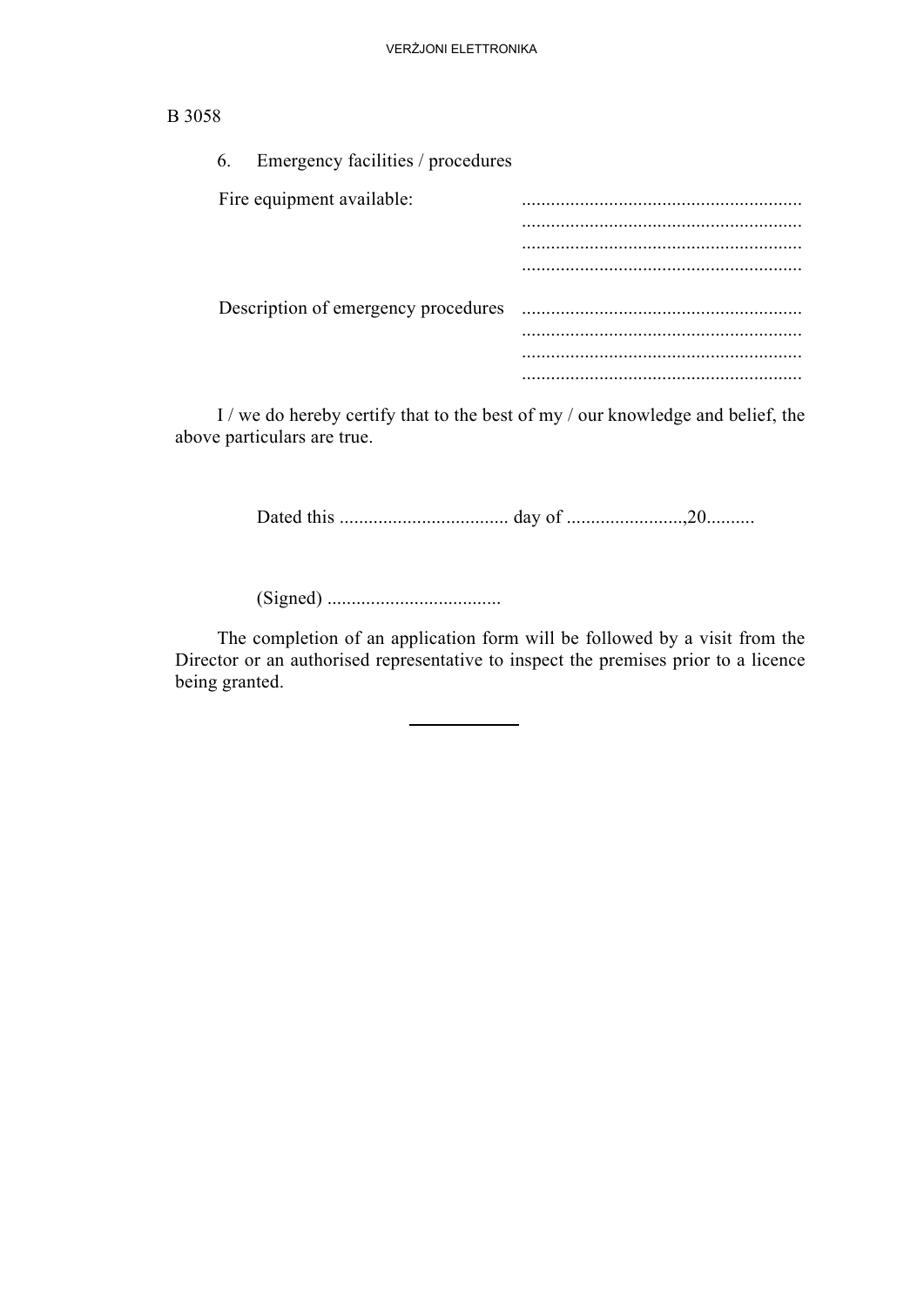### Schedule B

## (Regulation 8)

# Stocking Density - Small Mammals

| Species              | Minimum floor area $\text{(cm}^2\text{)}$ |                 | Minimum cage |
|----------------------|-------------------------------------------|-----------------|--------------|
|                      |                                           |                 | height (cm)  |
|                      | Single                                    | Each additional |              |
| Rabbits              | 2000                                      | 500             | 50           |
| <b>Dwarf Rabbits</b> | 1000                                      | 300             | 30           |
| Guinea pigs          | 700                                       | 175             | 20           |
| Gerbils              | 300                                       | 75              | 20           |
| Hamsters             | 300                                       | 75              | 20           |
| Rats                 | 500                                       | 125             | 20           |
| Mice                 | 200                                       | 50              | 20           |
| Chinchillas          | 2800                                      | 2100            | 50           |
| Ferrets              | 3600                                      | 2100            | 90           |
| Squirrels            | 3600                                      | 2100            | 90           |
| Chipmunks            | 3160                                      | 2100            | 90           |
| Kittens 8 - 12 weeks | 2000                                      | 500             | 50           |
| Puppies 8 - 12 weeks | 10000                                     | 2500            | 50           |

## Schedule C

## (Regulation 8)

## Stocking Density - Caged Birds

| Species      | Length $\prime$ cm |        | Floor area $\text{(cm}^2\text{)}$ |
|--------------|--------------------|--------|-----------------------------------|
|              |                    | Single | Each additional                   |
| African grey | $30 - 35$          | 1250   | 625                               |
| Amazon       | Up to $35$         | 1000   | 500                               |
|              | $35 - 40$          | 1250   | 625                               |
|              | Over 40            | 2000   | 750                               |
| Budgerigar   | 20                 | 650    | 200                               |
| Cockatiel    | $25 - 30$          | 1000   | 250                               |
| Cockatoo     | Up to $35$         | 1250   | 625                               |
|              | $35 - 40$          | 2000   | 1000                              |
|              | Over $45$          | 2750   | 1325                              |
| Lovebird     | $13 - 17$          | 750    | 200                               |
| Macaw        | Up to $40$         | 1250   | 625                               |
|              | $40 - 60$          | 2250   | 1000                              |
|              | Over 60            | 3750   | 1200                              |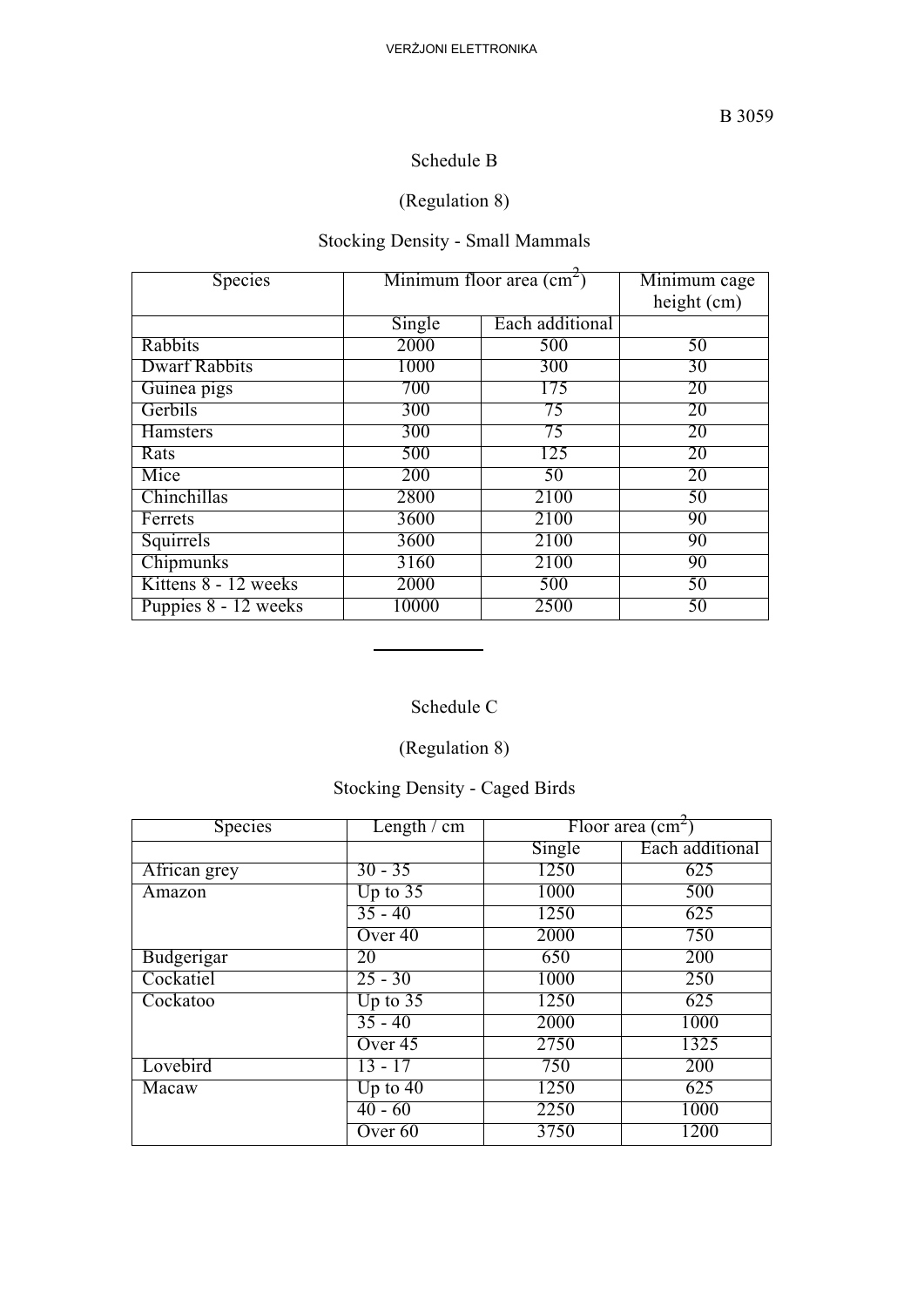| Species                            | Length $\ell$ cm   |        | Floor area $\text{(cm}^2\text{)}$ |
|------------------------------------|--------------------|--------|-----------------------------------|
|                                    |                    | Single | Each additional                   |
| Parakeet<br>(incl.<br>Conure,      | Up to $25$         | 1000   | 250                               |
| Kakari, Rosella)                   | $25 - 30$          | 1000   | 250                               |
|                                    | Over 35            | 1400   | 450                               |
| Parrot<br>(incl. Caique,           | Up to $30$         | 800    | 275                               |
| Pronus, Senegal, Meyer's)          | $30 - 35$          | 1250   | 625                               |
|                                    | Over 35            | 1500   | 750                               |
| Parrotlet                          | $12 - 14$          | 400    | 200                               |
| Hanging parrot                     | $12 - 14$          | 450    | 250                               |
| Lories and lorikeets               | Up to $22.5$       | 800    | 250                               |
|                                    | $22.5 - 30$        | 1250   | $\overline{375}$                  |
|                                    | Over 30            | 2000   | 500                               |
| Canary                             | $12 - 15$          | 650    | 250                               |
| Cardinal                           | $8 - 9$            | 1000   | 250                               |
| Dove and pigeon                    | Up to $22.5$       | 450    | 250                               |
|                                    | <b>Over 22.5</b>   | 1250   | 625                               |
| Finches<br>(incl.)<br>Manikin      | Up to $12.5$       | 650    | 100                               |
| silverbill sparrow waxbill)        | $12.5 - 17.5$      | 750    | 150                               |
|                                    | Over 17.5          | 1000   | 200                               |
|                                    |                    |        |                                   |
| Cross beak                         | $16 - 17$          | 1000   | 200                               |
| Quail                              | Up to $15$         | 450    | 250                               |
|                                    | 15 - 20            | 650    | 375                               |
|                                    | Over <sub>20</sub> | 1000   | 500                               |
| Weaver                             | Up to $15$         | 650    | 150                               |
|                                    | Over 15            | 1000   | 200                               |
| Whydah (male with full             | Up to $40$         | 1000   | 200                               |
| tail)                              | Over <sub>40</sub> | 2000   | 275                               |
| <b>Barbet</b>                      | Up to $20$         | 1250   | 275                               |
|                                    | Over <sub>20</sub> | 1400   | 450                               |
| Bullbil, Fruitsucker               |                    | 1000   | 250                               |
| Fair bluebird, oriole              | $20 - 25$          | 1250   | 250                               |
| Jays, Thrush and Magpie            | Up to $25$         | 1500   | 250                               |
|                                    | $25 - 35$          | 2000   | 500                               |
|                                    | Over 35            | 4000   | 1000                              |
| Mynah                              | $20 - 25$          | 1500   | 250                               |
| Peking robin, mesia                | $10 - 12$          | 1000   | 200                               |
| <b>Starling</b><br>Small<br>(incl. | Up to $20$         | 1500   | 375                               |
| mynahs)                            | Over 20            | 1000   | 250                               |
| Tanager, sugar bird                | Up to $15$         | 1000   | 250                               |
|                                    | Over 15            | 1000   | 250                               |
| Trush (incl. Shama)                | $15 - 30$          | 1000   | $\overline{375}$                  |
| Toucan                             | $80 - 90$          | 3750   | 1000                              |
| Toucanette, aracari                | $30 - 35$          | 2000   | 625                               |
| Touraco                            | $49 - 51$          | 2000   | 625                               |
| Zosterops                          | $10 - 12$          | 750    | 100                               |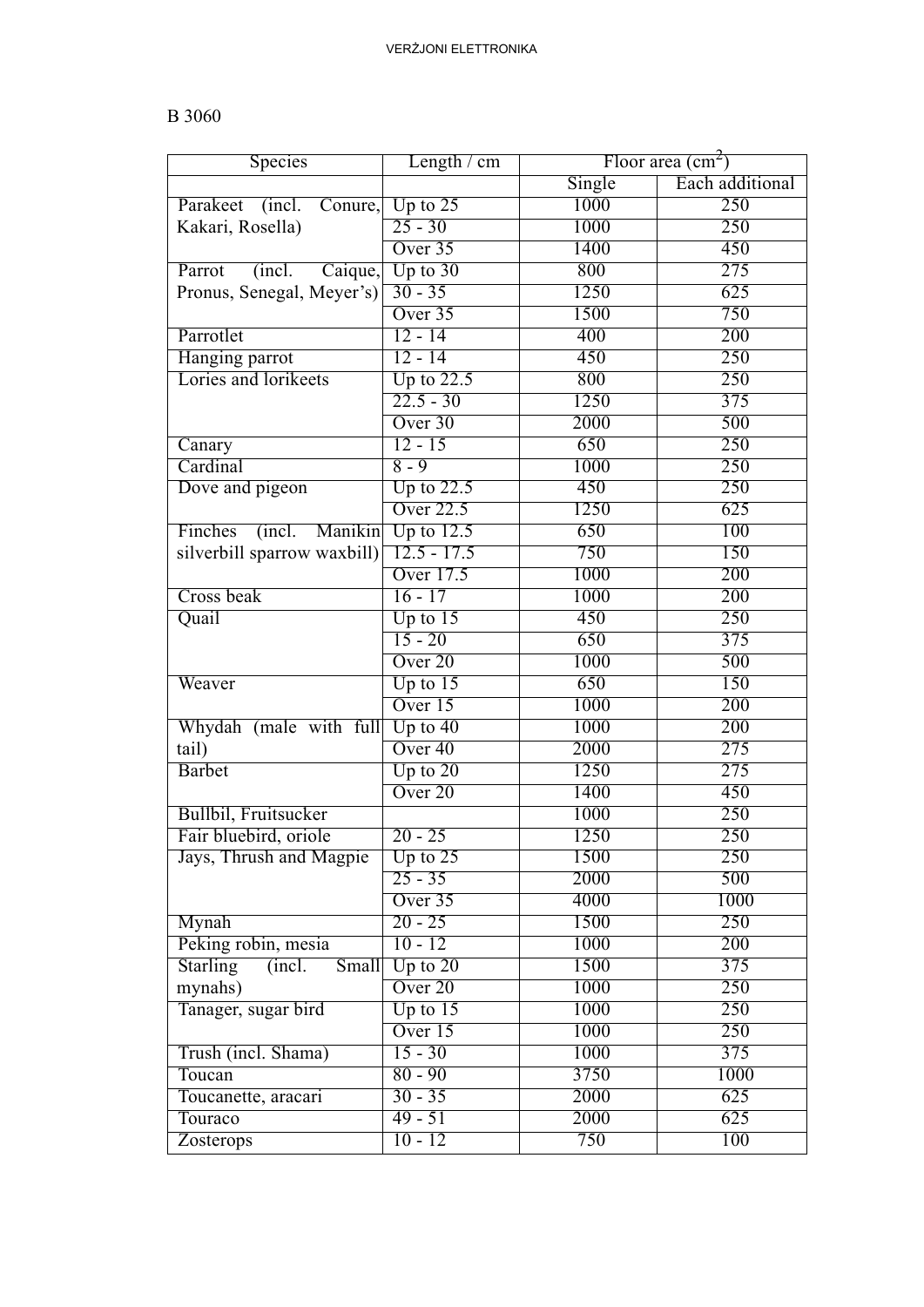| <b>Species</b> | Length $\ell$ cm |        | Floor area $\text{cm}^2$ |
|----------------|------------------|--------|--------------------------|
|                |                  | Single | Each additional          |
| Chickens       |                  | 2500   | 500                      |
| <b>Bantams</b> |                  | l 000  | 600                      |
| <b>Jucks</b>   |                  | ווא    | 500                      |

N.B. All birds should be housed in accommodation which allows the full spreading of wings.

#### Schedule D

#### (Regulation 8)

Stocking density for ornamental fish and other aquatic species

1. Water quality testing shall be carried out at least once a week. All test results shall be recorded in a register together with the corrective action taken. Further tests shall be carried out when visual inspection of the tanks indicates the need.

2. The water quality for cold-water fish shall be:

| (a) | Dissolved oxygen | min. 6-mg/litre      |
|-----|------------------|----------------------|
| (b) | Free Ammonia     | max. $0.02$ mg/litre |
| (c) | Nitrite          | max. 0.3 mg/litre    |
| (d) | Nitrate          | max. 50mg/litre      |
|     |                  |                      |

#### 3. The water quality for tropical fish shall be:

| (a) | Dissolved oxygen | min. 6-mg/litre      |
|-----|------------------|----------------------|
| (b) | Free Ammonia     | $max. 0,02$ mg/litre |
| (c) | Nitrite          | max. 0.3 mg/litre    |
| (d) | Nitrate          | max. 50mg/litre      |
|     |                  |                      |

4. The water quality for tropical marine species shall be:

| (a) | Dissolved oxygen | $min. 5.5-mg/litre$  |
|-----|------------------|----------------------|
| (b) | Free Ammonia     | $max. 0.01$ mg/litre |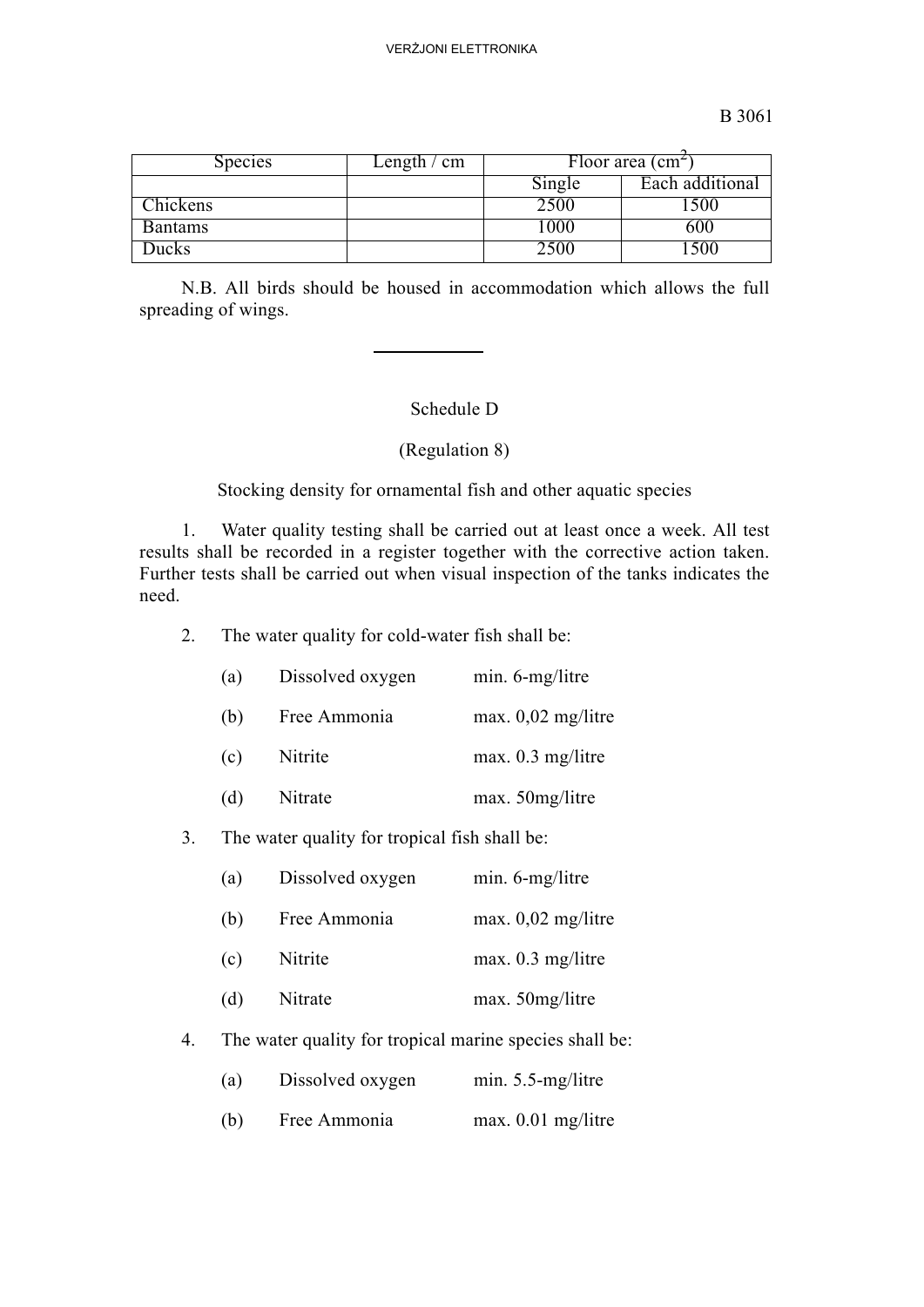| (c)<br>Nitrite |  | max. $0.3$ mg/litre |  |
|----------------|--|---------------------|--|
|                |  |                     |  |

(d) Nitrate max. 40mg/litre

5. The pH of the water for tropical marine species shall be min. 8.1.

#### Schedule E

#### (Regulation 8)

Enclosure Specifications for Dogs between the age of 12 weeks and 6 months

(1) Dog enclosures shall be at least 1.25 square metres floor space and the height of the enclosure shall be double the shoulder height of the largest dog in the enclosure, with a minimum enclosure depth of at least 1.10 metres.

(2) Floors shall be constructed in such a way to be easily cleaned while providing sufficient grip for the animal to walk without sustaining injury.

(3) The temperature of sleeping areas shall not fall below 10°C or exceed 30°C. A device to read the temperature at any time shall be provided in each enclosure. When temperatures are likely to drop below or rise above the indicated levels, some means of heating and/or cooling respectively is to be provided.

(4) Appropriate comfortable bedding shall be provided. Bedding shall be kept in a clean, parasite free and dry condition.

(5) Dogs shall be given suitable socialisation and human contact to establish a well-balanced character.

(6) Dogs, which are showing signs of sexual maturity, shall be separated from the opposite sex.

| Number of dogs | Floor space in square metres |
|----------------|------------------------------|
|                | 1.25                         |
|                | 1.50                         |
|                | 1.75                         |
|                | 2.00                         |
|                | 2.25                         |
|                | 2.50                         |
|                | 2.75                         |

(7) The unobstructed floor space shall be provided as follows: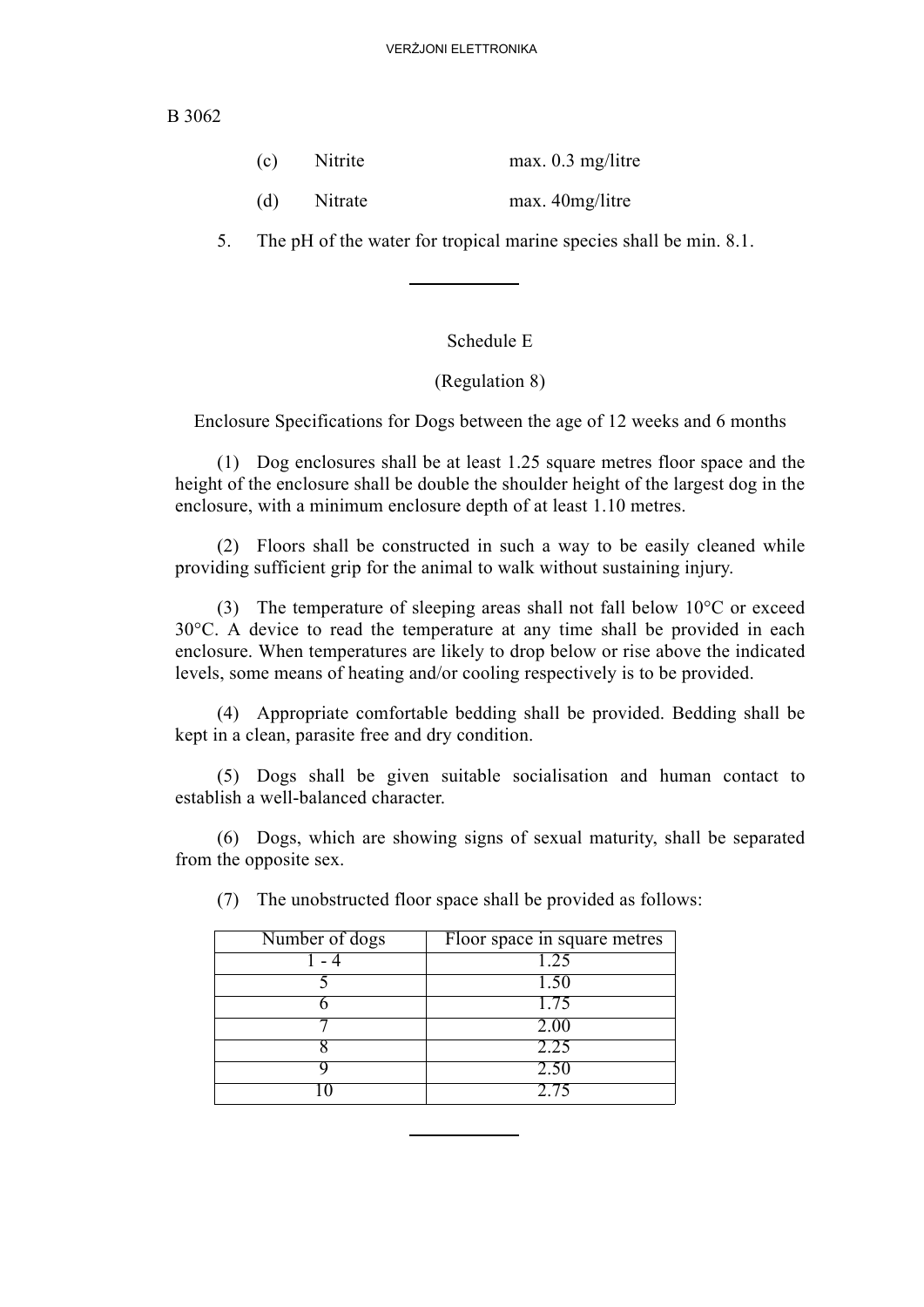#### Schedule F

### (Regulation 8)

### Enclosure Specifications for Dogs over 6 months of age

(1) Dog enclosures shall be provided with a sleeping area of at least 1.9 sq. metres and the height of the enclosure shall be at least 2.0 metres.

(2) Floors shall be constructed in such a way to be easily cleaned while providing sufficient grip for the animal to walk without sustaining injury.

(3) The temperature of sleeping areas shall not fall below 10°C or exceed 30°C. A device to read the temperature at any time shall be provided in each enclosure. When temperatures are likely to drop below or rise above the indicated levels, some means of heating and, or cooling respectively is to be provided.

(4) Dog enclosures shall be provided with exercise runs. Dogs shall be allowed to use the exercise run freely, except at night.

(5) The unobstructed space allowance for each dog in the exercise run shall be:

(a) for dogs with a height at shoulder up to 60cm, 2.46sq metres floor surface and the height of the enclosure shall be at least 2.0 metres; and

(b) for dogs with a height of the shoulders over 60cm, 3.34 sq metres floor surface and the height of the enclosure shall be at least 2.0 metres.

(6) Exercise runs shall not be used as sleeping area.

(7) Outside exercise runs shall be roofed to a minimum of half the floor surface.

(8) Appropriate comfortable bedding shall be provided. Bedding shall be kept in a clean, parasite free and dry condition.

(9) Floors of sleeping area, exercise run and isolation enclosures shall not be steep and a minimum fall of 1 in 80 to a shallow drainage or effectively covered deep drainage channel is recommended.

(10) Partition walls between dog enclosures must be of solid construction to a minimum height of 1.2 metres.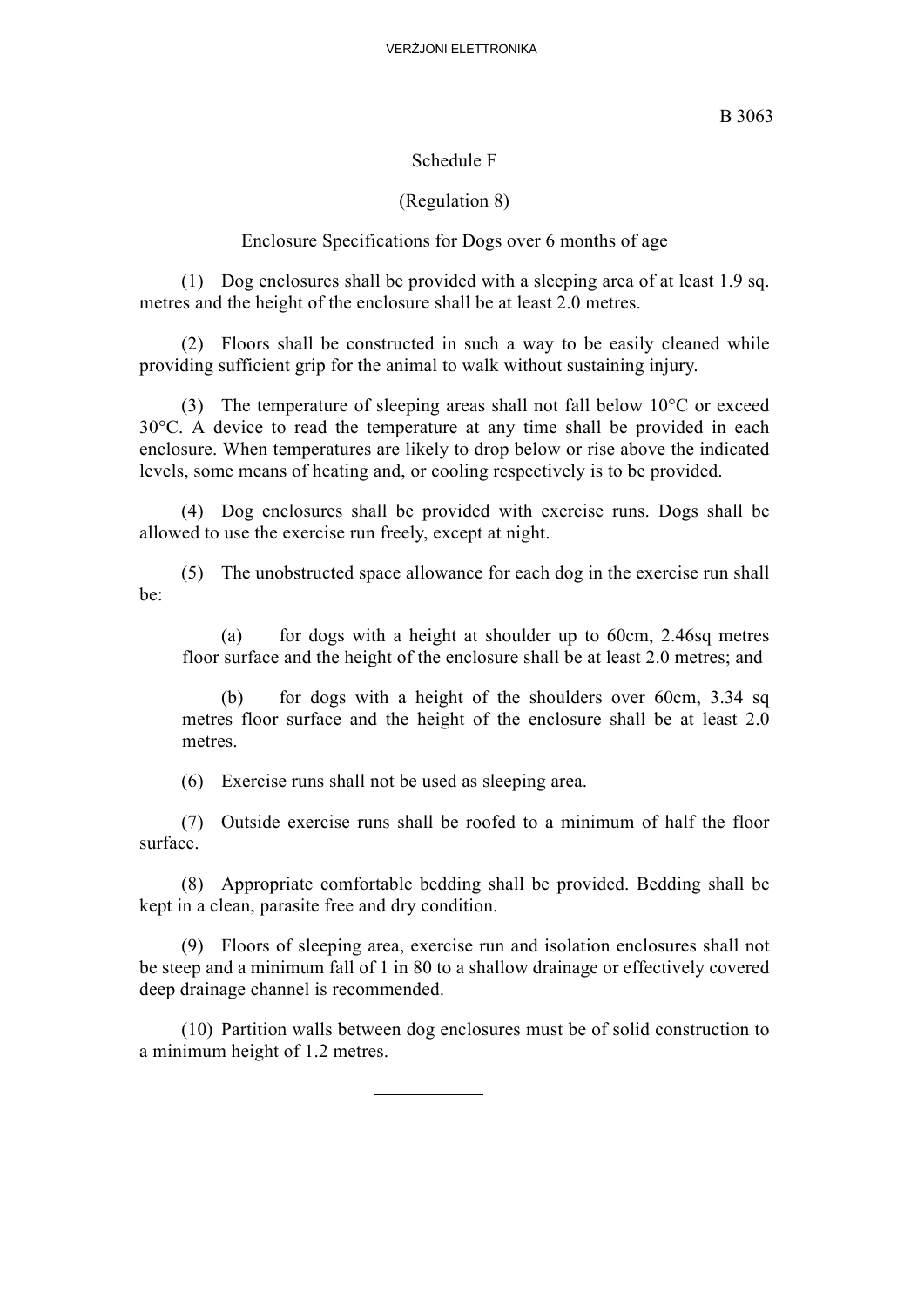#### Schedule G

#### (Regulation 8)

Enclosure Specifications for Cats between the age of 12 weeks and 6 months

(1) Cat enclosures shall be at least 0.85 square metres unobstructed floor space and the height shall be at least 1.22 metres with a minimum enclosure depth of 0.70 metres.

(2) Floors shall be constructed in such a way to be easily cleaned while providing sufficient grip for the animal to walk without sustaining injury.

(3) Cat enclosures shall be provided with scratching poles.

(4) Appropriate comfortable bedding shall be provided. Bedding shall be kept clean, parasite free and in dry condition.

(5) Every cat enclosure shall be provided with a litter tray, which shall be cleaned twice daily.

(6) The temperature of all enclosures shall not fall below  $10^{\circ}$ C or exceed 30°C. A device to read the temperature at any time shall be provided in each enclosure. When temperatures are likely to drop below or rise above the indicated levels, some means of heating and/or cooling respectively is to be provided.

| Number of cats | Unobstructed floor space in |  |
|----------------|-----------------------------|--|
|                | square metres               |  |
|                | 0.85                        |  |
|                | 1.00                        |  |
|                | 1.15                        |  |
|                | 1.30                        |  |
|                | 1.45                        |  |
|                | 1.60                        |  |
|                | $\overline{7}5$             |  |

(7) The unobstructed floor space provided shall be: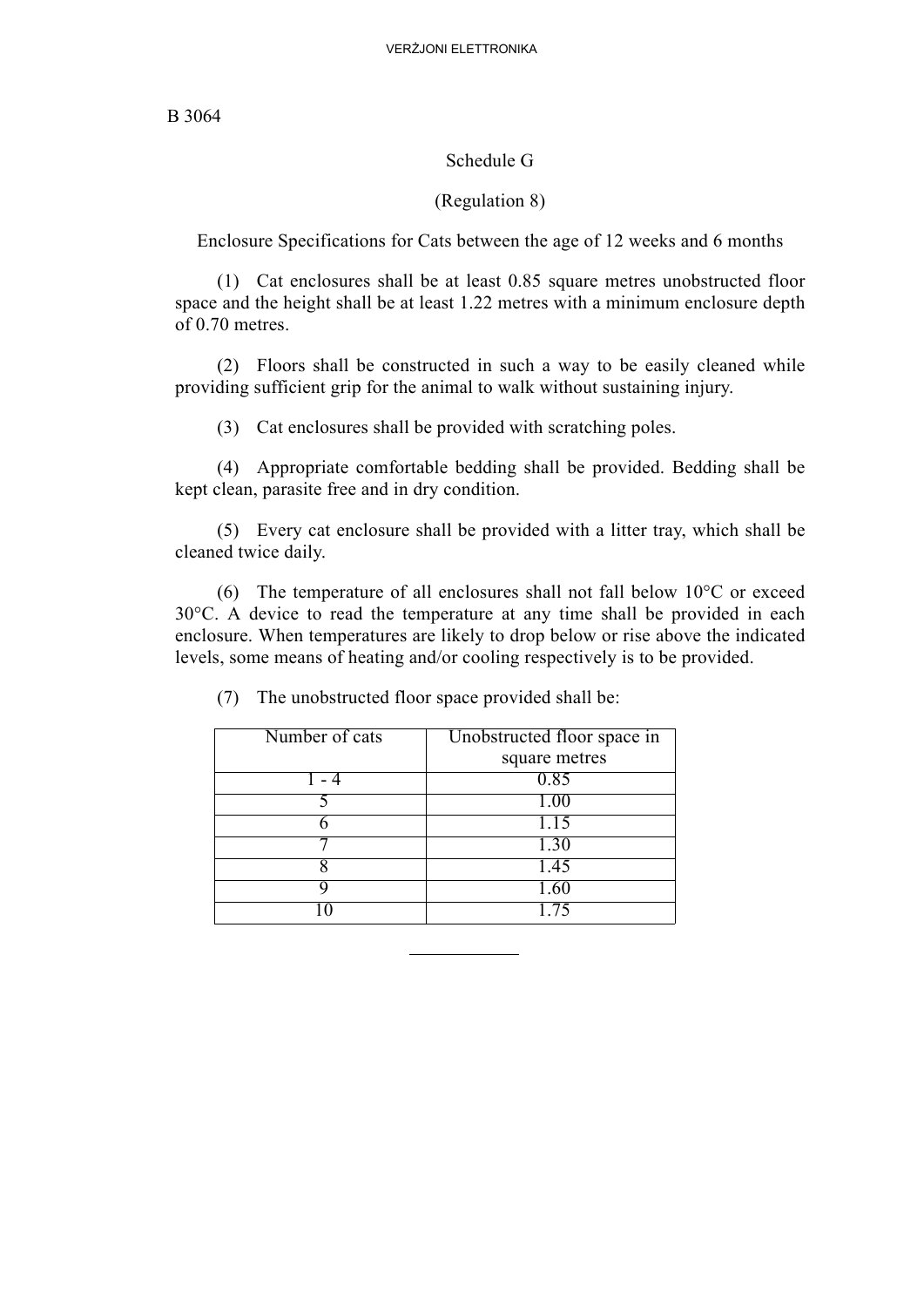#### Schedule H

#### (Regulation 8)

#### Enclosure Specifications for Cats over 6 months of age

(1) Cat enclosures shall be provided with a sleeping area and an adjoining exercise area, which is exclusive to that enclosure. The unobstructed floor space shall be at least:

- (a) 0.85 square metres for one cat;
- (b) 1.5 square metres for two cats;
- (c) 1.85 square metres for up to four cats.

The unobstructed floor space of the exercise area shall provide at least:

- (a) 1.7 square metres for one cat;
- (b) 2.23 square metres for two cats;
- (c) 2.79 square metres for up to four cats.

The height of the exercise area shall be at least 2 metres.

(2) Floors shall be constructed in such a way to be easily cleaned while providing sufficient grip for the animal to walk without sustaining injury.

(3) Cat enclosures shall be provided with scratching poles.

(4) Appropriate comfortable bedding shall be provided. Bedding shall be kept clean, parasite free and in a dry condition.

(5) Every cat enclosure shall be provided with a litter tray, which shall be cleaned twice daily.

(6) The temperature of all enclosures shall not fall below  $10^{\circ}$ C or exceed 30°C. A device to read the temperature at any time shall be provided in each enclosure. When temperatures are likely to drop below or rise above the indicated levels, some means of heating and/or cooling respectively is to be provided.